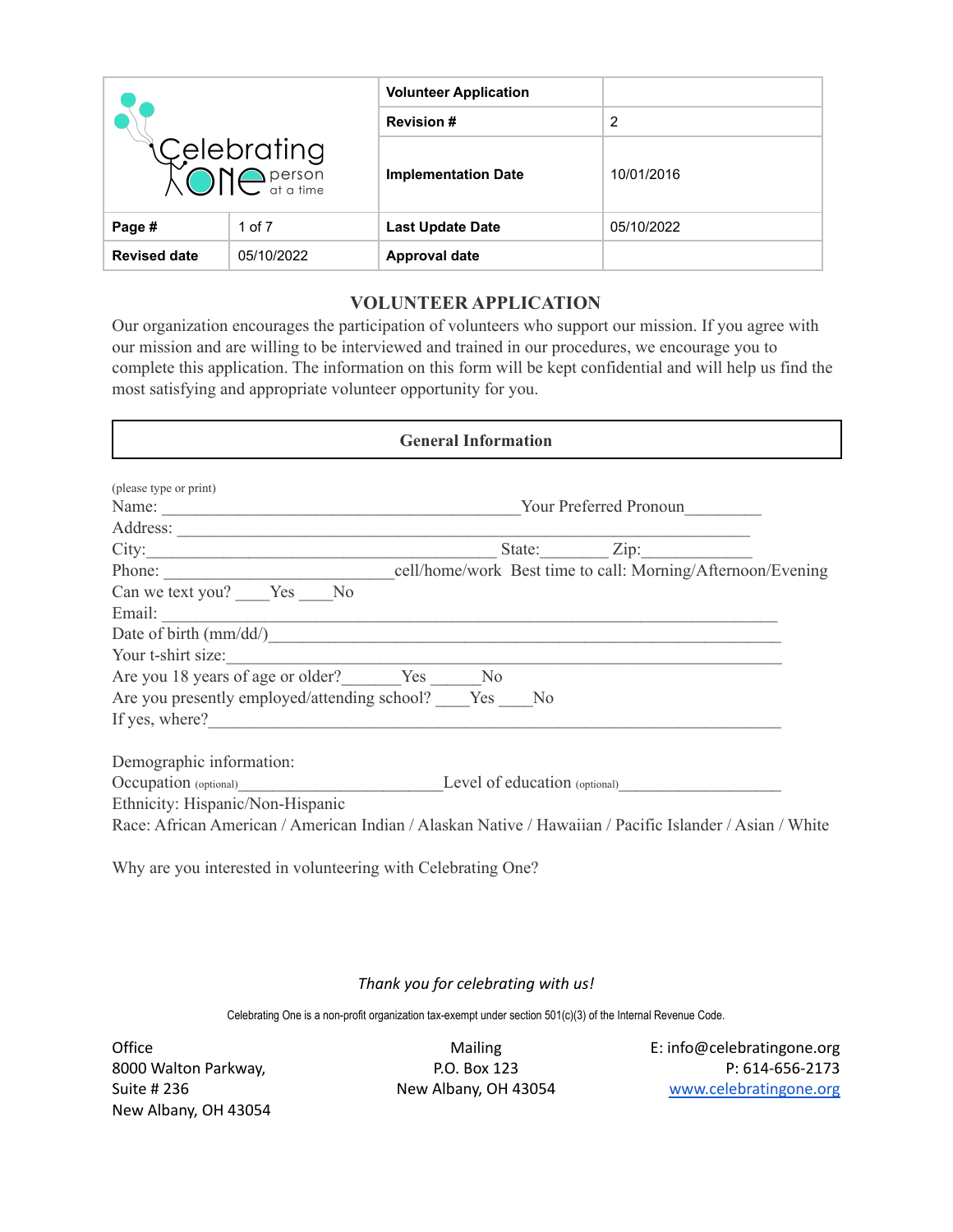| Celebrating<br>XONC <sup>person</sup> |            | <b>Volunteer Application</b> |            |
|---------------------------------------|------------|------------------------------|------------|
|                                       |            | <b>Revision #</b>            | 2          |
|                                       |            | <b>Implementation Date</b>   | 10/01/2016 |
| Page #                                | 2 of 7     | <b>Last Update Date</b>      | 05/10/2022 |
| <b>Revised date</b>                   | 05/10/2022 | <b>Approval date</b>         |            |

### **Volunteer Interest**

| How many hours per week do you wish to volunteer?<br>Please indicate days & times you are available |               |                 |
|-----------------------------------------------------------------------------------------------------|---------------|-----------------|
| Monday From<br>TΘ                                                                                   | Tuesday From  | TΘ              |
| Wednesday From                                                                                      | Thursday From |                 |
| Friday From                                                                                         | Saturday From | $\overline{10}$ |
| Sunday From<br>To                                                                                   |               |                 |
|                                                                                                     |               |                 |

| Do you prefer short term projects?                 | Yes | -No  |                |
|----------------------------------------------------|-----|------|----------------|
| Are you able to commit to volunteering for 1 year? |     | Yes. | N <sub>0</sub> |

We will attempt to place our Volunteers in positions where they have the most interest. Occasionally you may be asked to volunteer in an area where we have the greatest need.

Please tell us in which areas you are interested in volunteering. Check all that apply.

Youth (mentor, help with resources, receive call/texts, schoolwork, etc)

Adults (emotional support, resources, advocacy, shopping, organizing etc)

Administration/Clerical (assist executive director, copy, file, data entry, inventory etc)

Event Fundraising (plan fundraisers; host events; assist with mailings; etc.)

Community Engagement  $&$  Outreach (vendor shows; attending chamber meetings; etc.)

Marketing/Social Media and/or PR & Communications (newsletter; make phone calls; press releases; content creation;)

Soliciting donations/Donor management (maintain relationships & records; contact donors, etc.)

\_\_\_Volunteer engagement/Human resources (training, meetings, recruitment, etc.)

\_\_\_Other/Miscellaneous (please list any additional activities that you wish to do that are not listed on this form.

Any physical limitations?

## *Thank you for celebrating with us!*

Celebrating One is a non-profit organization tax-exempt under section 501(c)(3) of the Internal Revenue Code.

New Albany, OH 43054

Office **Mailing** E: info@celebratingone.org Mailing E: info@celebratingone.org 8000 Walton Parkway, P.O. Box 123 P: 614-656-2173 Suite # 236 New Albany, OH 43054 [www.celebratingone.org](http://www.celebratingone.org)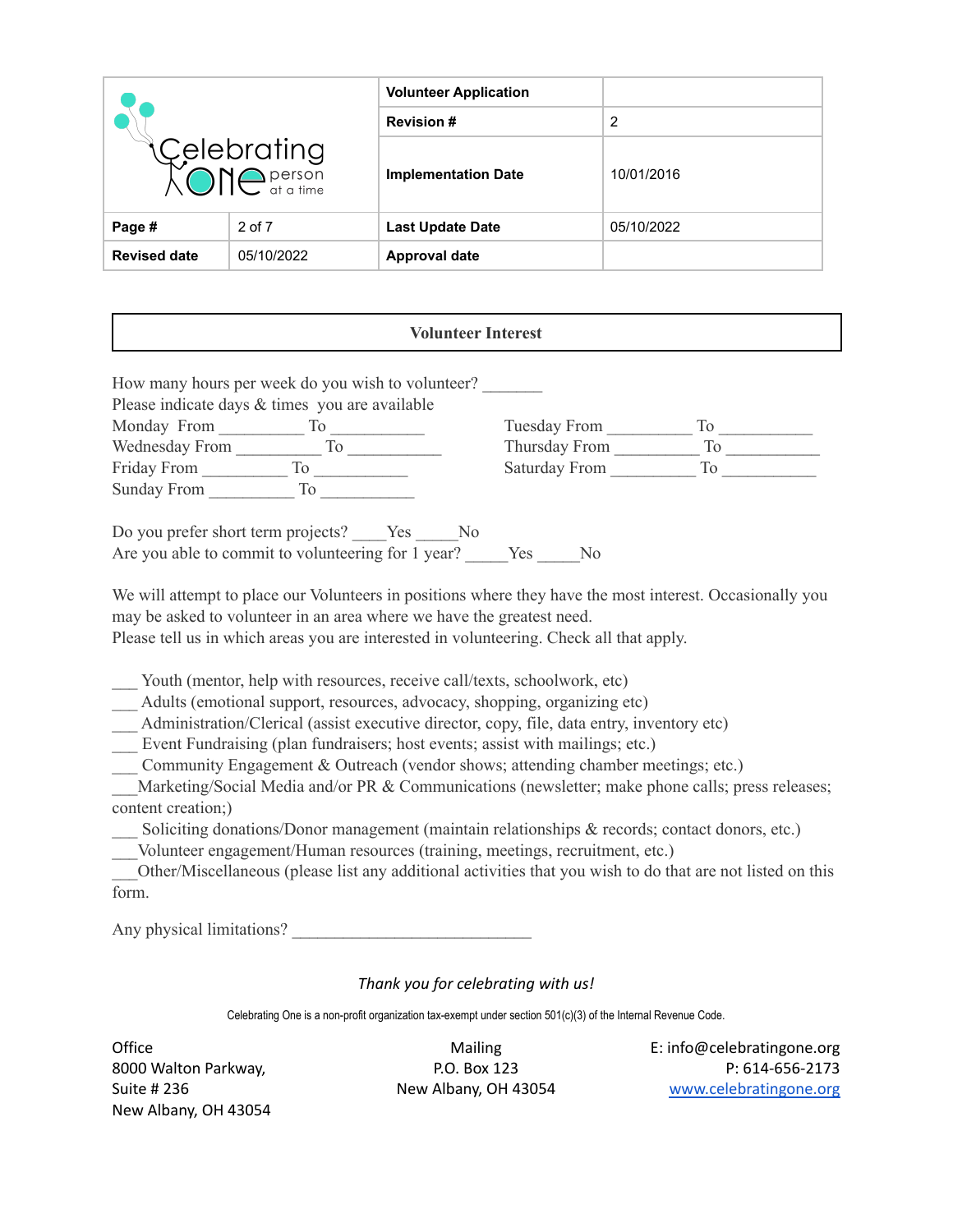| Celebrating<br>XONC <sup>person</sup> |            | <b>Volunteer Application</b> |            |
|---------------------------------------|------------|------------------------------|------------|
|                                       |            | <b>Revision #</b>            | 2          |
|                                       |            | <b>Implementation Date</b>   | 10/01/2016 |
| Page #                                | 3 of 7     | <b>Last Update Date</b>      | 05/10/2022 |
| <b>Revised date</b>                   | 05/10/2022 | <b>Approval date</b>         |            |

In case of emergency, please contact:

| Name |  |  |
|------|--|--|
|      |  |  |

| Relation | $\sim$<br>Phone |  |
|----------|-----------------|--|
|          |                 |  |

| Would you be willing to undergo a background check? |  |  | <b>Yes</b> | No. |
|-----------------------------------------------------|--|--|------------|-----|
|                                                     |  |  |            |     |

**References**

Please provide 3 references (only one reference may be a relative) who have knowledge of your skills, abilities. Individuals should have worked with you on projects and activities and known you for at least one year.

| Reference 1                                                                 | Reference 2    |
|-----------------------------------------------------------------------------|----------------|
| Name                                                                        | Name           |
|                                                                             | Address        |
| Daytime Phone:                                                              | Daytime Phone: |
|                                                                             |                |
| Reference 3                                                                 | Reference 4    |
| Name<br><u> 1986 - Johann Stein, mars an deus Amerikaansk kommunister (</u> | Name           |
| Address                                                                     | Address        |
| Daytime Phone:                                                              | Daytime Phone: |
|                                                                             |                |

#### **Permission to conduct reference check**

I\_\_\_\_\_\_\_\_\_\_\_\_\_\_\_\_\_\_\_\_\_\_\_\_\_\_\_\_\_\_\_\_\_\_\_\_ (volunteer's name), hereby authorize Celebrating One to conduct a reference checks from names listed above in connection with my volunteer application, and release them from any liability in regard to the same.

Signature Date

### *Thank you for celebrating with us!*

Celebrating One is a non-profit organization tax-exempt under section 501(c)(3) of the Internal Revenue Code.

New Albany, OH 43054

Office **Contract Contract Contract Contract Contract Contract Contract Contract Contract Contract Contract Contract Contract Contract Contract Contract Contract Contract Contract Contract Contract Contract Contract Contrac** 8000 Walton Parkway, The R.O. Box 123 P: 614-656-2173 Suite # 236 New Albany, OH 43054 [www.celebratingone.org](http://www.celebratingone.org)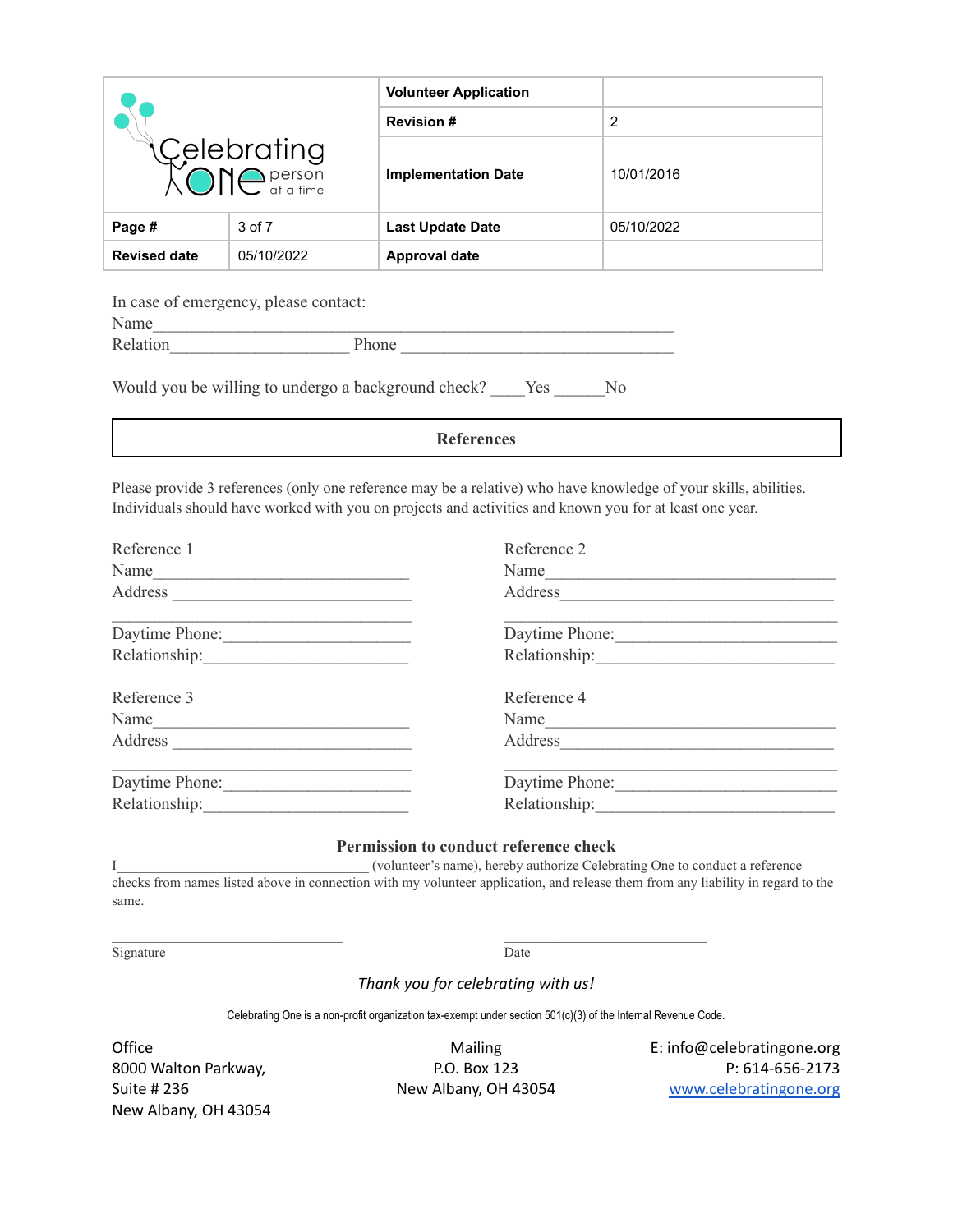|                                                 |            | <b>Volunteer Application</b> |            |
|-------------------------------------------------|------------|------------------------------|------------|
| Celebrating<br><b>AONC</b> <sub>at a time</sub> |            | <b>Revision #</b>            | 2          |
|                                                 |            | <b>Implementation Date</b>   | 10/01/2016 |
| Page #                                          | 4 of 7     | <b>Last Update Date</b>      | 05/10/2022 |
| <b>Revised date</b>                             | 05/10/2022 | <b>Approval date</b>         |            |

# **Questionnaire**

Please answer the following questions. You may add additional pages if necessary.

- 1. How did you hear about our organization?
- 2. What do you know about our organization?
- 3. Why are you interested in volunteering for Celebrating One?
- 4. What do you think are the great characteristics of a volunteer?

## *Thank you for celebrating with us!*

Celebrating One is a non-profit organization tax-exempt under section 501(c)(3) of the Internal Revenue Code.

New Albany, OH 43054

Office **Contract Contract Contract Contract Contract Contract Contract Contract Contract Contract Contract Contract Contract Contract Contract Contract Contract Contract Contract Contract Contract Contract Contract Contrac** 8000 Walton Parkway, The R.O. Box 123 P: 614-656-2173 Suite # 236 New Albany, OH 43054 [www.celebratingone.org](http://www.celebratingone.org)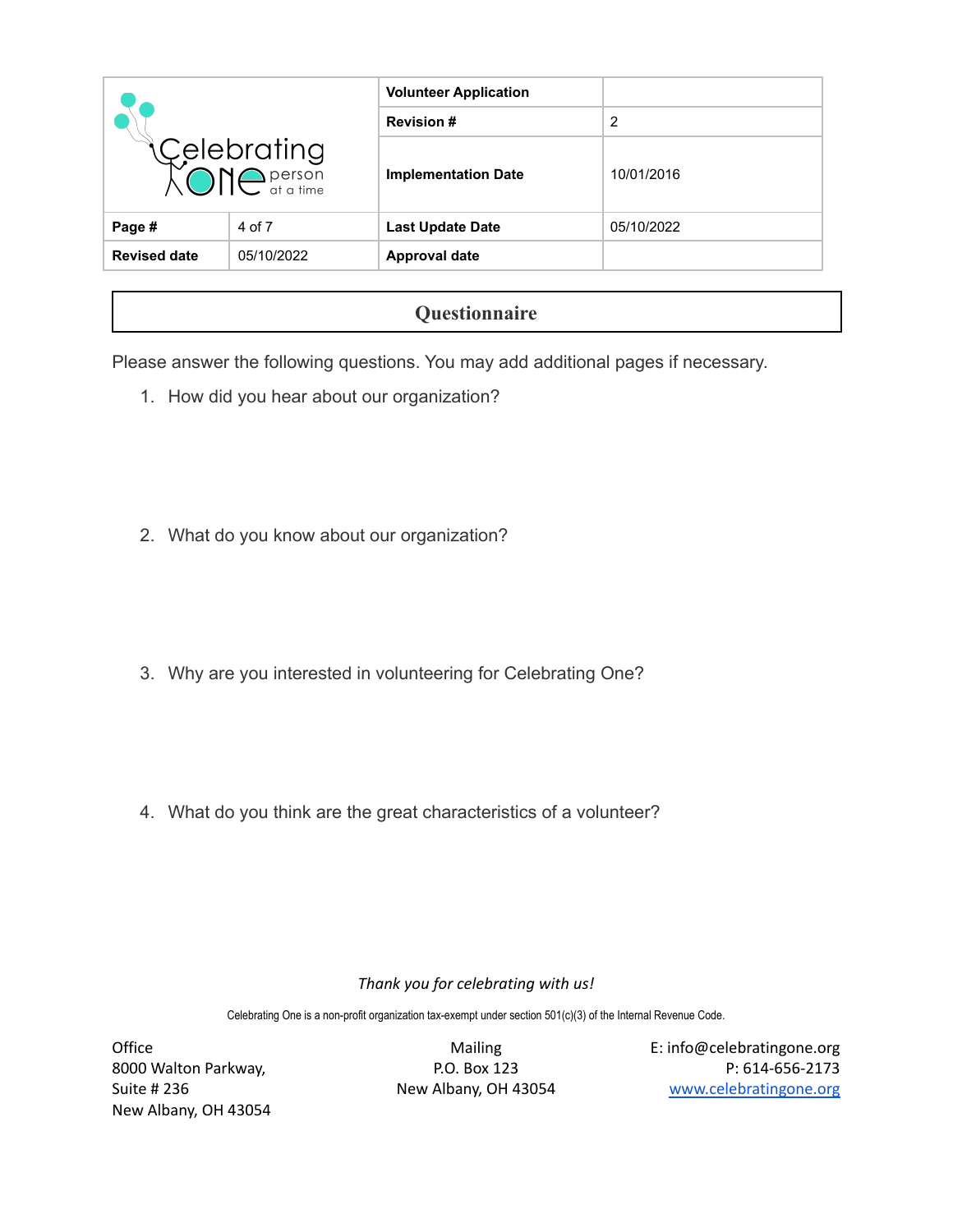| Celebrating<br>XONC <sup>person</sup> |        | <b>Volunteer Application</b> |            |
|---------------------------------------|--------|------------------------------|------------|
|                                       |        | <b>Revision #</b>            | 2          |
|                                       |        | <b>Implementation Date</b>   | 10/01/2016 |
| Page #                                | 5 of 7 | <b>Last Update Date</b>      | 05/10/2022 |
| <b>Revised date</b><br>05/10/2022     |        | <b>Approval date</b>         |            |

5. What other volunteer commitments do you currently have?

6. Any special talents or skills you have that you feel would benefit our organization? (e.g graphic design)

*Thank you for celebrating with us!*

Celebrating One is a non-profit organization tax-exempt under section 501(c)(3) of the Internal Revenue Code.

New Albany, OH 43054

Office **Contracts Contracts** Mailing **Contracts** E: info@celebratingone.org 8000 Walton Parkway, The Music P.O. Box 123 P.O. Box 123 P: 614-656-2173<br>Buite # 236 P: 614-656-2173 New Albany, OH 43054 Mew Workelebratingone.org New Albany, OH 43054 [www.celebratingone.org](http://www.celebratingone.org)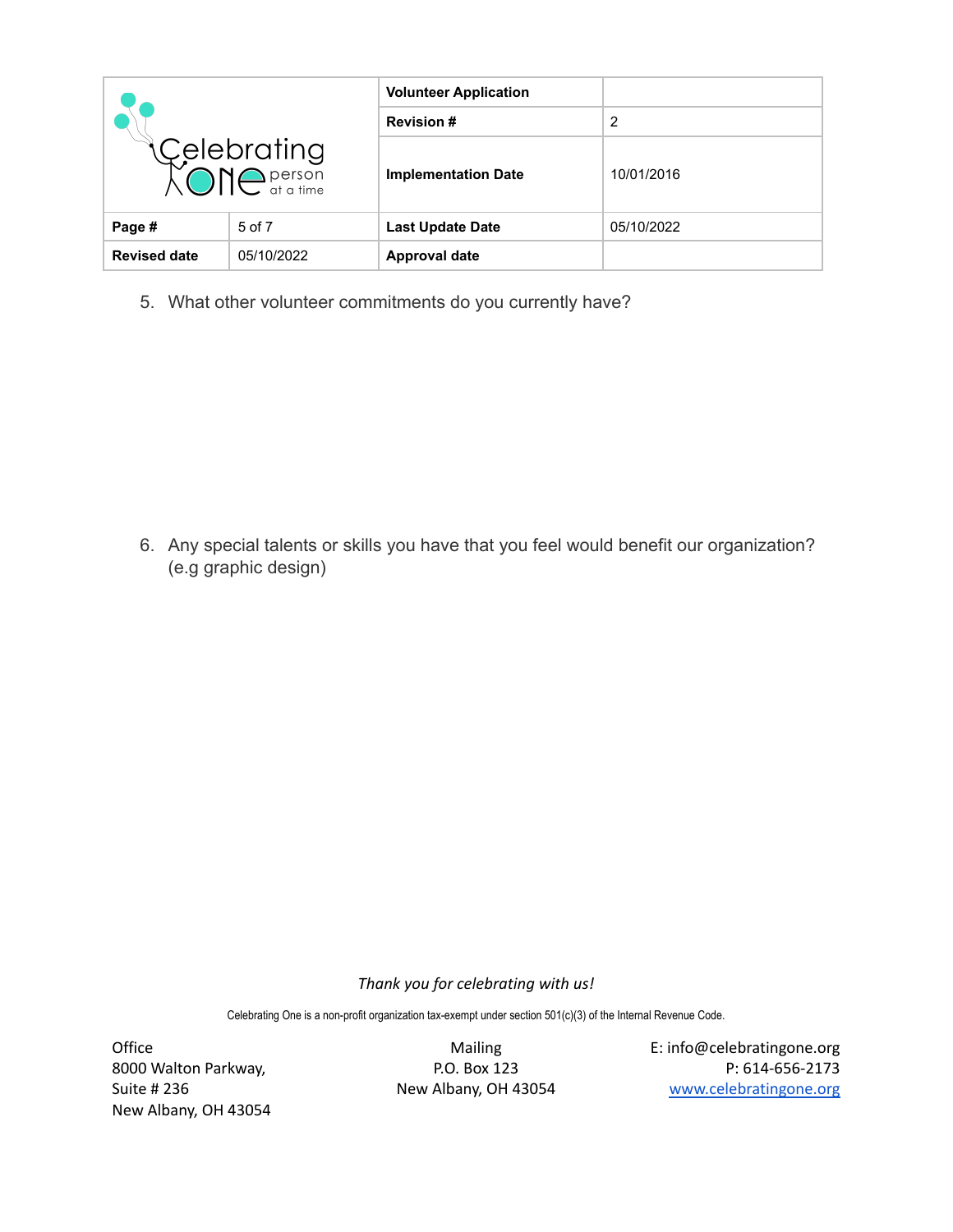| Celebrating<br>XONC <sup>person</sup> |            | <b>Volunteer Application</b> |            |  |
|---------------------------------------|------------|------------------------------|------------|--|
|                                       |            | <b>Revision #</b>            | 2          |  |
|                                       |            | <b>Implementation Date</b>   | 10/01/2016 |  |
| Page #                                | 6 of 7     | <b>Last Update Date</b>      | 05/10/2022 |  |
| <b>Revised date</b>                   | 05/10/2022 | <b>Approval date</b>         |            |  |

# **VOLUNTEER WAIVER**

We greatly appreciate your assistance and commitment to Celebrating One. Our insurance policy requires that we have an accurate record of all volunteers. This is a form where you agree to release Celebrating One of all liability while working with Celebrating One. This form is in effect for one year from the signing date. This Release and Waiver of Liability (the "Release") executed on this day of 20 by the "Volunteer") in favor of Celebrating One, a non-profit corporation, their directors, officers, employees, and agents (collectively, "C1"). The Volunteer desires to work as a volunteer for C1 and engage in the activities related to being a volunteer (the "Activities"). The Volunteer understands that the Activities may include participating in special events and fundraisers, and working in an office setting. The Volunteer hereby freely, voluntarily, and without duress executes this Release under the following terms:

- Volunteer does hereby release and forever discharge and hold harmless Celebrating One and its successors and assigns from any and all liability, claims, and demands of whatever kind or nature, either in law or in equity, which arise or may hereafter arise from Volunteer's Activities with Celebrating One.
- Volunteer understands that this Release discharges C1 from any liability or claim that the volunteer may have against Celebrating One with respect to any bodily injury, personal injury, illness, death, or property damage that may result from the Volunteer's Activities with Celebrating One, whether caused by the negligence of Celebrating One or its officers, directors, employees, or agents or otherwise.
- Volunteers also understand that Celebrating One does not assume any responsibility for or obligation to provide financial assistance or other assistance, including but not limited to medical, health, or disability insurance in the event of injury or illness.
- Medical Treatment: Volunteer does hereby release and forever discharge Celebrating from any claim whatsoever which arises or may hereafter arise on account of any first aid, treatment, or service rendered in connection with the Volunteer's Activities.

## *Thank you for celebrating with us!*

Celebrating One is a non-profit organization tax-exempt under section 501(c)(3) of the Internal Revenue Code.

New Albany, OH 43054